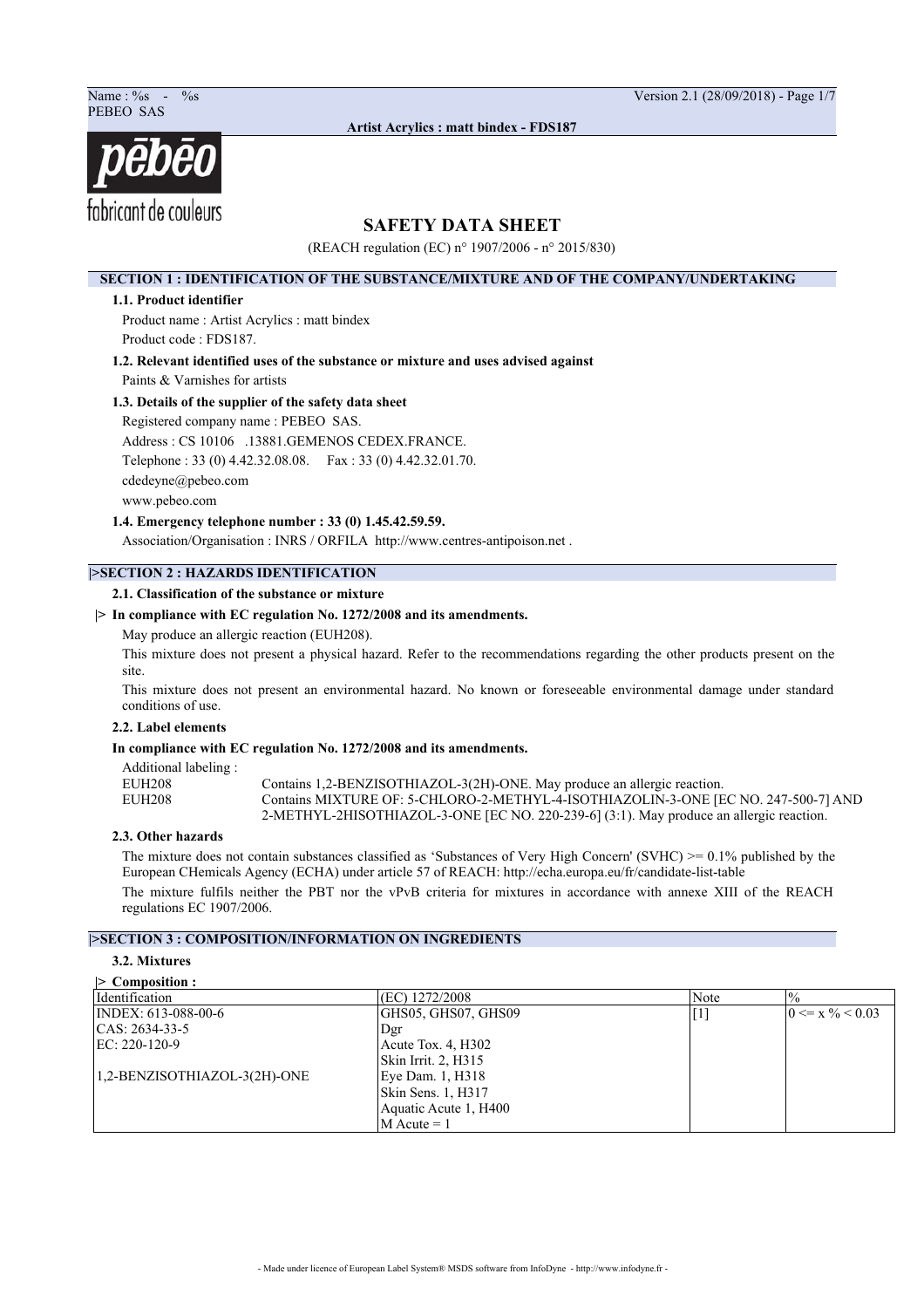| INDEX: 613-167-00-5                 | GHS06, GHS05, GHS09     | $[1]$ | $0 \le x \frac{9}{6} < 0.001$ |
|-------------------------------------|-------------------------|-------|-------------------------------|
| $ CAS: 55965-84-9$                  | Dgr                     |       |                               |
|                                     | Acute Tox. $3, H331$    |       |                               |
| <b>IMIXTURE OF:</b>                 | Acute Tox. 3, H311      |       |                               |
| 5-CHLORO-2-METHYL-4-ISOTHIAZOLIN-3- | Acute Tox. 3, H301      |       |                               |
| ONE [EC NO. 247-500-7] AND          | Skin Corr. 1B, H314     |       |                               |
| 2-METHYL-2HISOTHIAZOL-3-ONE [EC NO. | Skin Sens. 1, H317      |       |                               |
| $\left[220 - 239 - 6\right]$ (3:1)  | Aquatic Acute 1, H400   |       |                               |
|                                     | $M$ Acute = 1           |       |                               |
|                                     | Aquatic Chronic 1, H410 |       |                               |
|                                     | $M$ Chronic = 1         |       |                               |

(Full text of H-phrases: see section 16)

## **Information on ingredients :**

[1] Substance for which maximum workplace exposure limits are available.

#### **SECTION 4 : FIRST AID MEASURES**

As a general rule, in case of doubt or if symptoms persist, always call a doctor.

NEVER induce swallowing by an unconscious person.

# **4.1. Description of first aid measures**

### **In the event of exposure by inhalation :**

In the event of an allergic reaction, seek medical attention.

### **In the event of splashes or contact with eyes :**

Wash thoroughly with fresh, clean water for 15 minutes holding the eyelids open.

### **In the event of splashes or contact with skin :**

In the event of an allergic reaction, seek medical attention.

### **In the event of swallowing :**

In the event of swallowing, if the quantity is small (no more than one mouthful), rinse the mouth with water and consult a doctor.

Keep the person exposed at rest. Do not force vomiting.

Seek medical attention, showing the label.

If swallowed accidentally, call a doctor to ascertain whether observation and hospital care will be necessary. Show the label.

## **4.2. Most important symptoms and effects, both acute and delayed**

No data available.

### **4.3. Indication of any immediate medical attention and special treatment needed**

No data available.

# **SECTION 5 : FIREFIGHTING MEASURES**

Non-flammable.

# **5.1. Extinguishing media**

### **Suitable methods of extinction**

In the event of a fire, use :

- sprayed water or water mist
- foam
- multipurpose ABC powder
- BC powder
- carbon dioxide (CO2)

# **Unsuitable methods of extinction**

In the event of a fire, do not use :

- water jet

#### **5.2. Special hazards arising from the substance or mixture**

A fire will often produce a thick black smoke. Exposure to decomposition products may be hazardous to health. Do not breathe in smoke.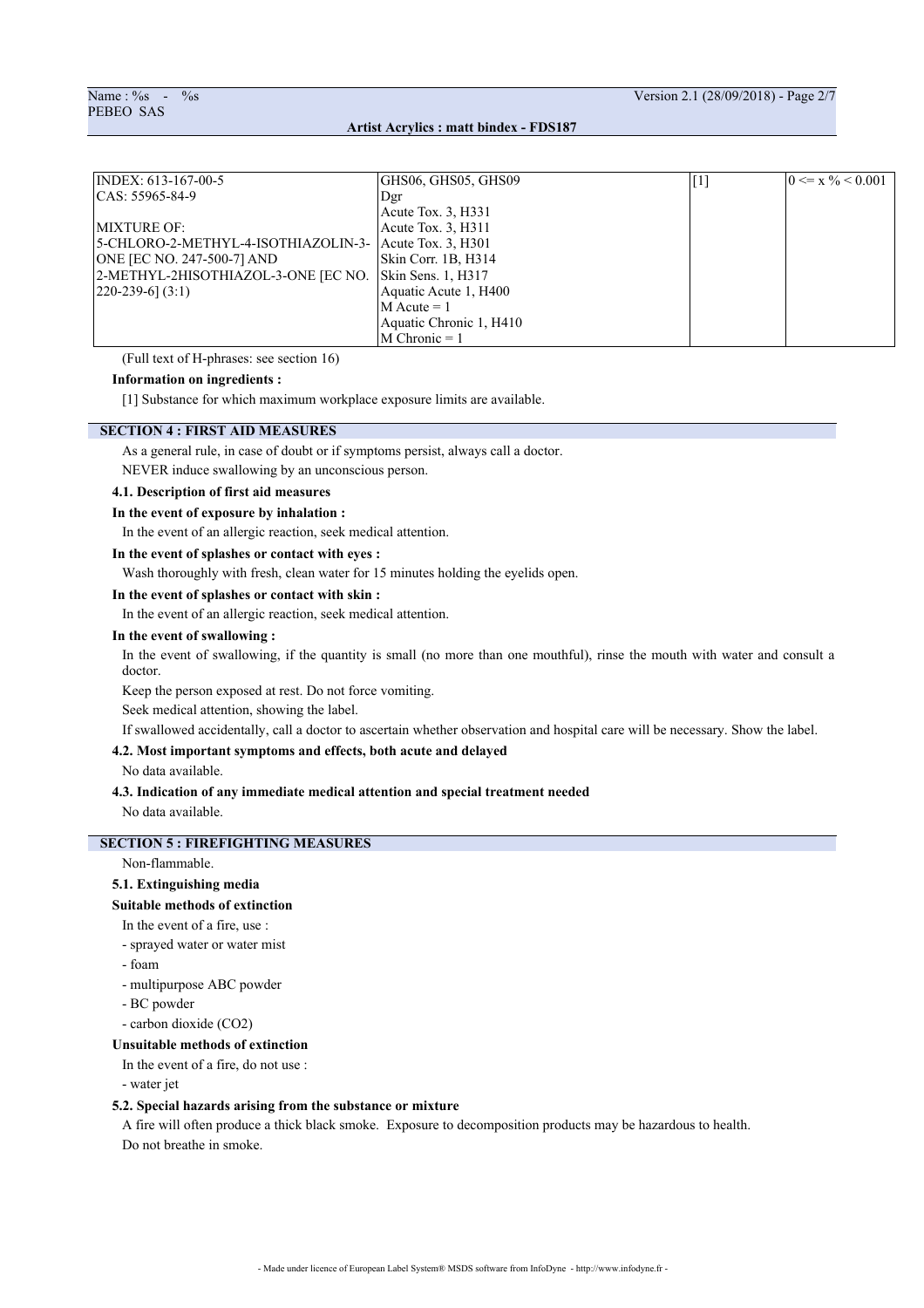In the event of a fire, the following may be formed :

- carbon monoxide (CO)

- carbon dioxide (CO2)

#### **5.3. Advice for firefighters**

No data available.

# **SECTION 6 : ACCIDENTAL RELEASE MEASURES**

### **6.1. Personal precautions, protective equipment and emergency procedures**

Consult the safety measures listed under headings 7 and 8.

#### **For first aid worker**

First aid workers will be equipped with suitable personal protective equipment (See section 8).

### **6.2. Environmental precautions**

Contain and control the leaks or spills with non-combustible absorbent materials such as sand, earth, vermiculite, diatomaceous earth in drums for waste disposal.

Prevent any material from entering drains or waterways.

### **6.3. Methods and material for containment and cleaning up**

Clean preferably with a detergent, do not use solvents.

#### **6.4. Reference to other sections**

No data available.

# **|>SECTION 7 : HANDLING AND STORAGE**

Requirements relating to storage premises apply to all facilities where the mixture is handled.

#### **|> 7.1. Precautions for safe handling**

Always wash hands after handling.

Remove and wash contaminated clothing before re-using.

Ensure that there is adequate ventilation, especially in confined areas.

### **Fire prevention :**

Handle in well-ventilated areas.

Prevent access by unauthorised personnel.

### **Recommended equipment and procedures :**

For personal protection, see section 8.

Observe precautions stated on label and also industrial safety regulations.

Packages which have been opened must be reclosed carefully and stored in an upright position.

### **Prohibited equipment and procedures :**

No smoking, eating or drinking in areas where the mixture is used.

#### **7.2. Conditions for safe storage, including any incompatibilities**

No data available.

### **Storage**

Keep out of reach of children.

Keep the container tightly closed in a dry, well-ventilated place.

The floor must be impermeable and form a collecting basin so that, in the event of an accidental spillage, the liquid cannot spread beyond this area.

#### **Packaging**

Always keep in packaging made of an identical material to the original.

#### **7.3. Specific end use(s)**

No data available.

# **|>SECTION 8 : EXPOSURE CONTROLS/PERSONAL PROTECTION**

#### **8.1. Control parameters**

#### **Occupational exposure limits :**

- Netherlands / MAC-waarde (10 december 2014) :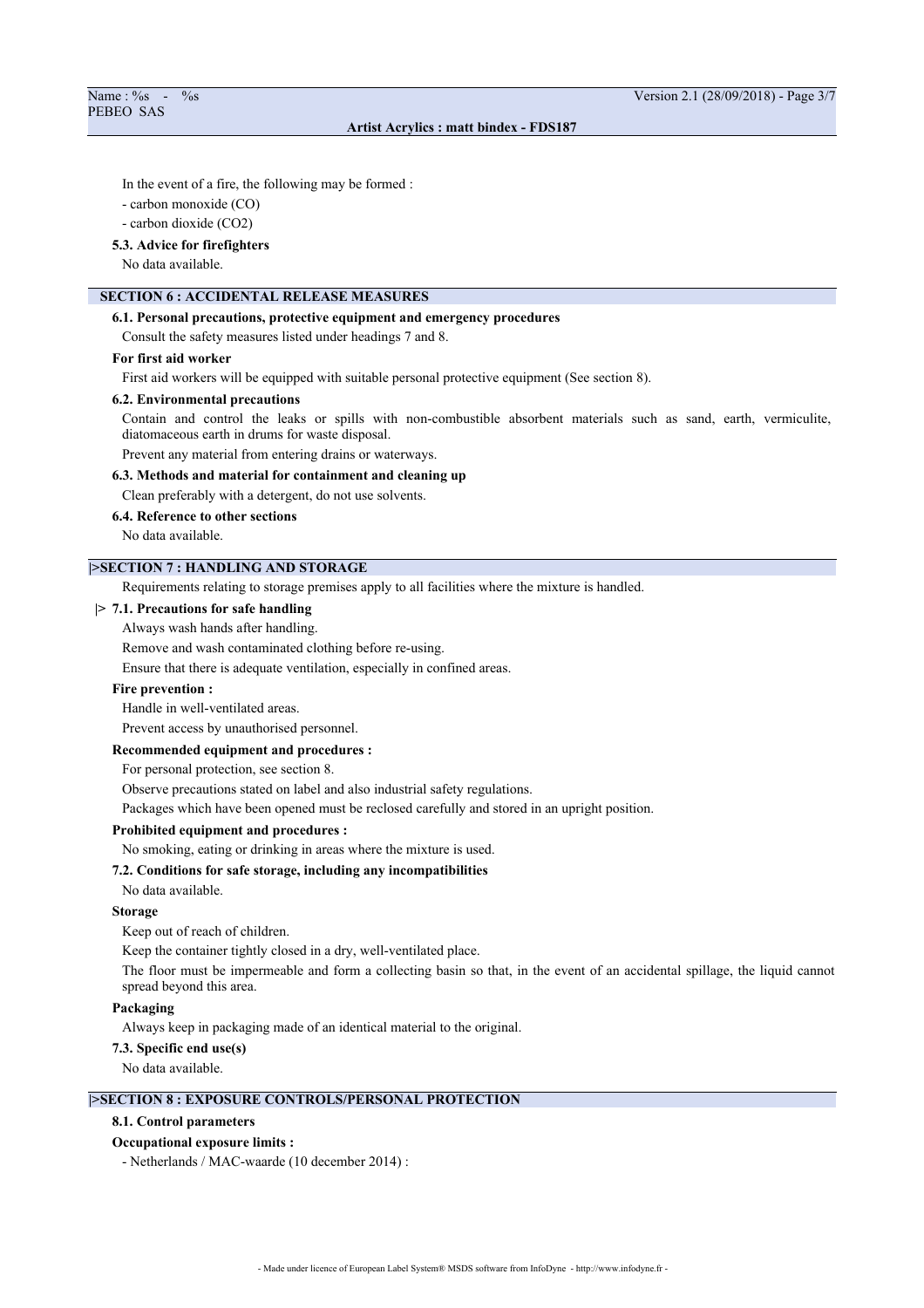| $\sim$ $\sim$<br><b>CAS</b> | T T T T<br>W<br>. | $\alpha$ mm | $\cdots$<br>÷<br>11 <sub>n</sub> | <b>COMPANY</b><br>ിവെ<br>JΑ. | $\sim$<br>.<br>∗ia. |
|-----------------------------|-------------------|-------------|----------------------------------|------------------------------|---------------------|
| 84_C<br>ັ                   | 10.05<br>'m<br>   | . .         | -                                | . .                          | . .                 |

### **8.2. Exposure controls**

#### **Personal protection measures, such as personal protective equipment**

Pictogram(s) indicating the obligation of wearing personal protective equipment (PPE) :



Use personal protective equipment that is clean and has been properly maintained.

Store personal protective equipment in a clean place, away from the work area.

Never eat, drink or smoke during use. Remove and wash contaminated clothing before re-using. Ensure that there is adequate ventilation, especially in confined areas.

## **- Eye / face protection**

Avoid contact with eyes.

Use eye protectors designed to protect against liquid splashes

Before handling, wear safety goggles in accordance with standard EN166.

# **|> - Hand protection**

Wear suitable protective gloves in the event of prolonged or repeated skin contact.

Use suitable protective gloves that are resistant to chemical agents in accordance with standard EN374.

Gloves must be selected according to the application and duration of use at the workstation.

Protective gloves need to be selected according to their suitability for the workstation in question : other chemical products that may be handled, necessary physical protections (cutting, pricking, heat protection), level of dexterity required.

Type of gloves recommended :

- Natural latex
- Nitrile rubber (butadiene-acrylonitrile copolymer rubber (NBR))
- PVC (polyvinyl chloride)
- Butyl Rubber (Isobutylene-isoprene copolymer)
- Recommended properties :
- Impervious gloves in accordance with standard EN374

### **- Body protection**

Work clothing worn by personnel shall be laundered regularly.

After contact with the product, all parts of the body that have been soiled must be washed.

# **|>SECTION 9 : PHYSICAL AND CHEMICAL PROPERTIES**

| 9.1. Information on basic physical and chemical properties |                 |
|------------------------------------------------------------|-----------------|
| <b>General information:</b>                                |                 |
| Physical state:                                            | Viscous liquid. |
| > Important health, safety and environmental information   |                 |
| pH:                                                        | $9.30$ .        |
|                                                            | Slightly basic. |
| Boiling point/boiling range :                              | Not relevant.   |
| Flash point interval :                                     | Not relevant.   |
| Vapour pressure (50°C) :                                   | Not relevant.   |
| Density:                                                   | 1.06            |
| Water solubility:                                          | Dilutable.      |
| Melting point/melting range :                              | Not relevant.   |
| Self-ignition temperature :                                | Not relevant.   |
| Decomposition point/decomposition range :                  | Not relevant.   |
| 9.2. Other information                                     |                 |
| VOC(g/l):                                                  | 29.65           |
|                                                            |                 |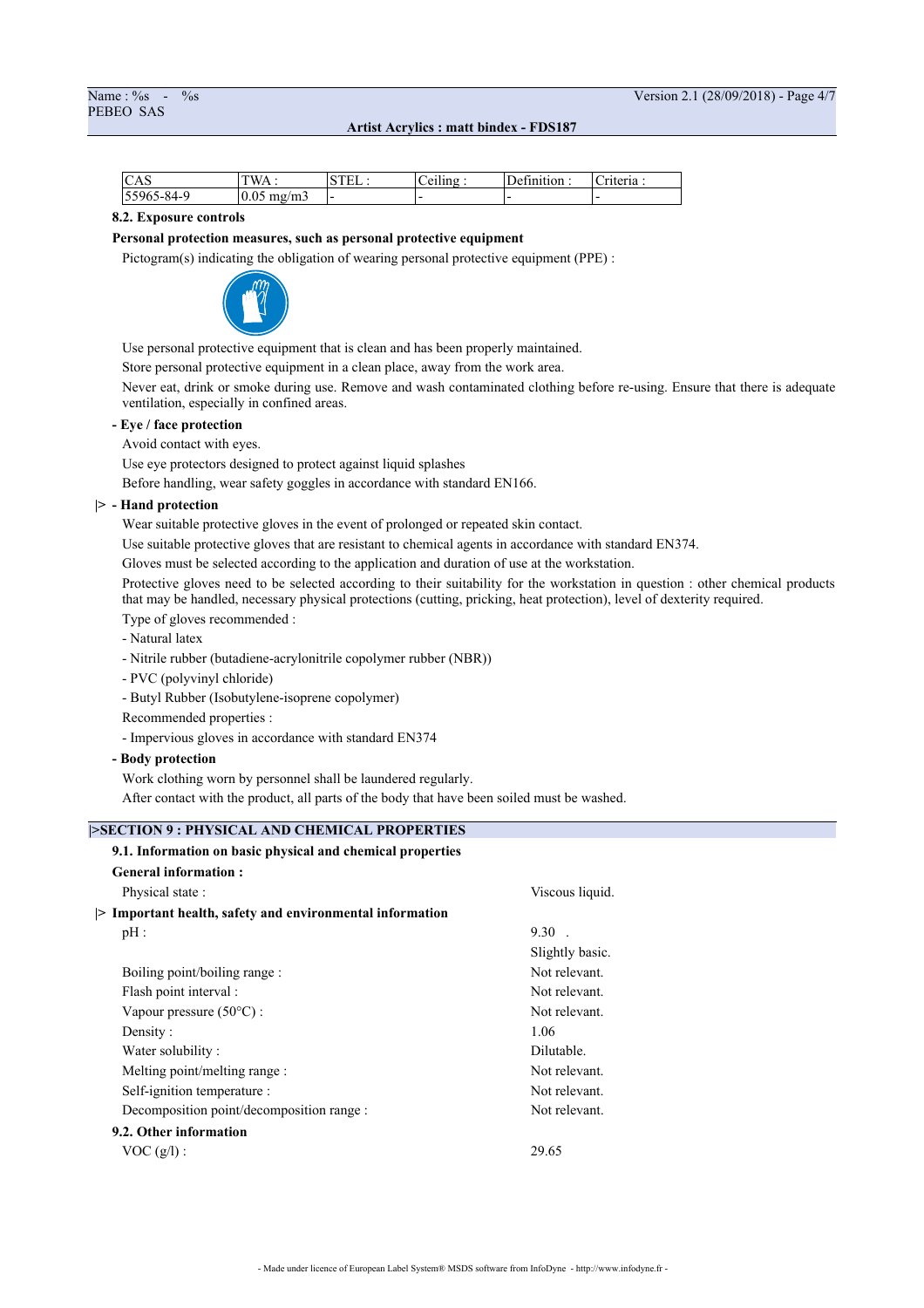# **SECTION 10 : STABILITY AND REACTIVITY**

#### **10.1. Reactivity**

No data available.

#### **10.2. Chemical stability**

This mixture is stable under the recommended handling and storage conditions in section 7.

### **10.3. Possibility of hazardous reactions**

When exposed to high temperatures, the mixture can release hazardous decomposition products, such as carbon monoxide and dioxide, fumes and nitrogen oxide.

### **10.4. Conditions to avoid**

Avoid :

- frost

### **10.5. Incompatible materials**

#### **10.6. Hazardous decomposition products**

The thermal decomposition may release/form :

- carbon monoxide (CO)
- carbon dioxide (CO2)

# **|>SECTION 11 : TOXICOLOGICAL INFORMATION**

## **11.1. Information on toxicological effects**

Splashes in the eyes may cause irritation and reversible damage

### **11.1.1. Substances**

No toxicological data available for the substances.

#### **11.1.2. Mixture**

#### **Respiratory or skin sensitisation :**

Contains at least one sensitising substance. May cause an allergic reaction.

### **|> Monograph(s) from the IARC (International Agency for Research on Cancer) :**

CAS 9003-01-4 : IARC Group 3 : The agent is not classifiable as to its carcinogenicity to humans.

# **SECTION 12 : ECOLOGICAL INFORMATION**

#### **12.1. Toxicity**

### **12.1.2. Mixtures**

No aquatic toxicity data available for the mixture.

#### **12.2. Persistence and degradability**

No data available.

#### **12.3. Bioaccumulative potential**

No data available.

### **12.4. Mobility in soil**

No data available.

# **12.5. Results of PBT and vPvB assessment**

No data available.

### **12.6. Other adverse effects**

No data available.

# **SECTION 13 : DISPOSAL CONSIDERATIONS**

Proper waste management of the mixture and/or its container must be determined in accordance with Directive 2008/98/EC.

## **13.1. Waste treatment methods**

Do not pour into drains or waterways.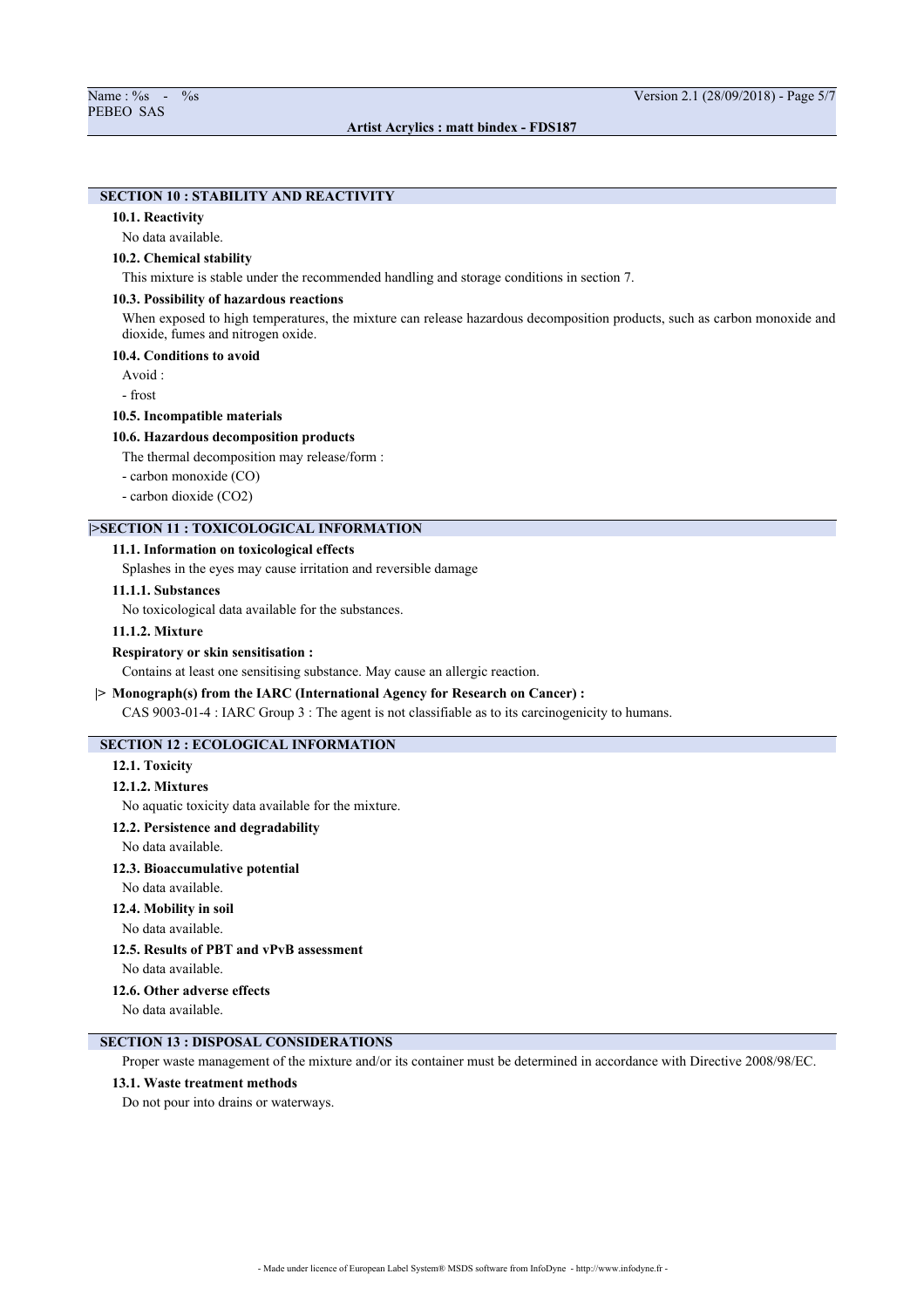#### **Waste :**

Waste management is carried out without endangering human health, without harming the environment and, in particular without risk to water, air, soil, plants or animals.

Recycle or dispose of waste in compliance with current legislation, preferably via a certified collector or company.

Do not contaminate the ground or water with waste, do not dispose of waste into the environment.

# **Soiled packaging :**

Empty container completely. Keep label(s) on container.

Give to a certified disposal contractor.

### **Codes of wastes (Decision 2014/955/EC, Directive 2008/98/EEC on hazardous waste) :**

20 01 27 \* paint, inks, adhesives and resins containing dangerous substances

15 01 02 plastic packaging

## **|>SECTION 14 : TRANSPORT INFORMATION**

Exempt from transport classification and labelling.

**|> 14.1. UN number**

-

-

-

-

-

- **|> 14.2. UN proper shipping name**
- **|> 14.3. Transport hazard class(es)**
- **|> 14.4. Packing group**
- **|> 14.5. Environmental hazards**
- **|> 14.6. Special precautions for user**
	- -

# **|>SECTION 15 : REGULATORY INFORMATION**

**15.1. Safety, health and environmental regulations/legislation specific for the substance or mixture**

**|> - Classification and labelling information included in section 2:**

The following regulations have been used:

- EU Regulation No. 1272/2008 amended by EU Regulation No. 2017/776 (ATP 10)
- **Container information:**
- No data available.
- **Particular provisions :**
- No data available.

# **- Standardised American system for the identification of hazards presented by the product in view of emergency procedures (NFPA 704) :**

NFPA 704, Labelling: Health=0 Inflammability=1 Instability/Reactivity=1 Specific Risk=none



**15.2. Chemical safety assessment** No data available.